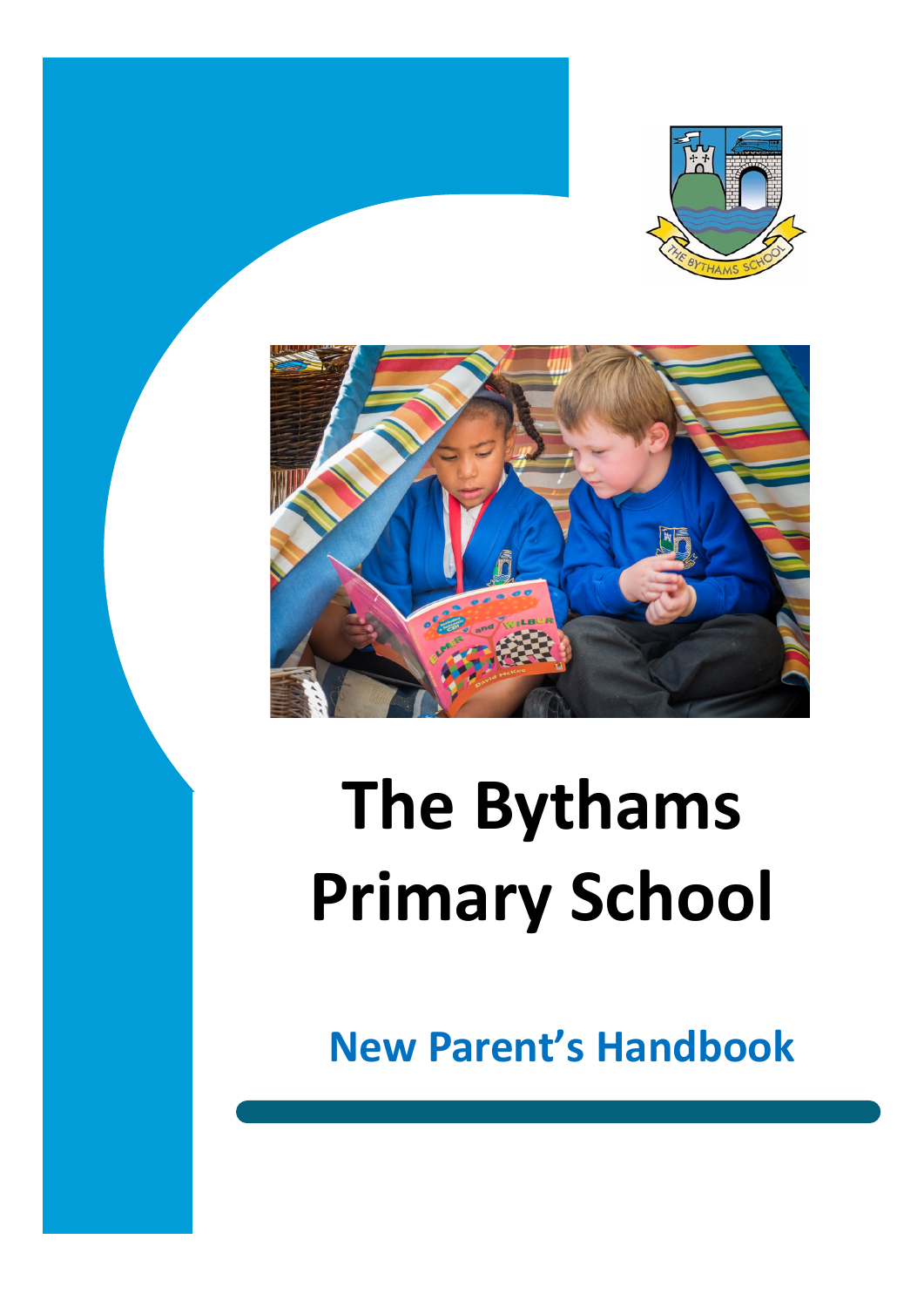# **Introduction**

Thank you for choosing our school for your child's education. We hope that the following pages will be of assistance to you by answering some of your day to day queries, and to help you become a part of our close-knit school community.

This booklet is produced to guide you through the main protocols for the school day, but please do not hesitate to ask any member of staff if you have any questions or queries.

There are many opportunities for staff, parents and friends of the school to get together throughout the school year socially as well as at Parents Evenings and open days, and we hope to see you at one of these events.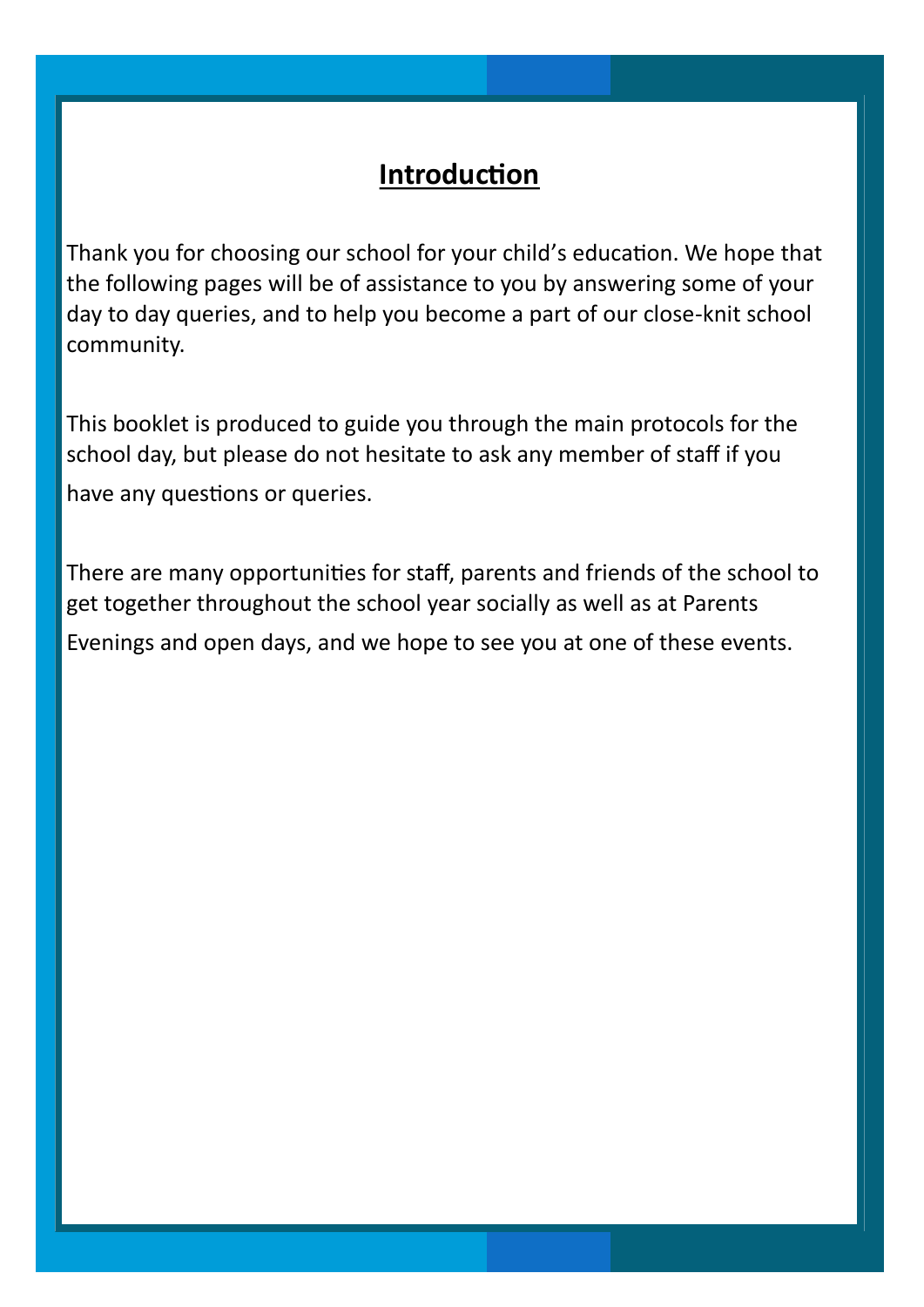### **The School Day**

School officially starts at 08.45 am and finishes at 3.10 pm.

Children can be brought into school from 08.30 am each day - children, other than those using LEA transport, are not insured on the school premises before this time.

Children travelling to school by LEA transport will be met by a member of staff when they arrive at school and then go out to the playground. Parents transporting children to school should bring their child to the playground at the back of the school. Access to this entrance is gained via the School Car Park.

### **Home Time**

Children should be collected from their classroom at 3.10 pm. Children will only be released to parents at the end of the school day. If you wish your child to go home with another adult you need to let the class teacher know.

If your child is eligible to travel home by school bus parent's need give school authority to put their child/ren on the bus.

Any changes to how your child should travel home at the end of the day need to be advised to school so that our records can be updated.

### **Term Dates**

Please find attached a list of the term dates for the next academic year. This information is also available via the school website [www.bythams](http://www.bythams-school.co.uk)-school.co.uk under "Parents Info".

### **Parking**

We ask parents not to park in the lay-by, at the front of school, between 08.30 - 08.50 am and 3.00 - 3.30 pm or in the staff car park. The lay-by might be empty, but the bus and official taxis may still need the space. Please use the school car park.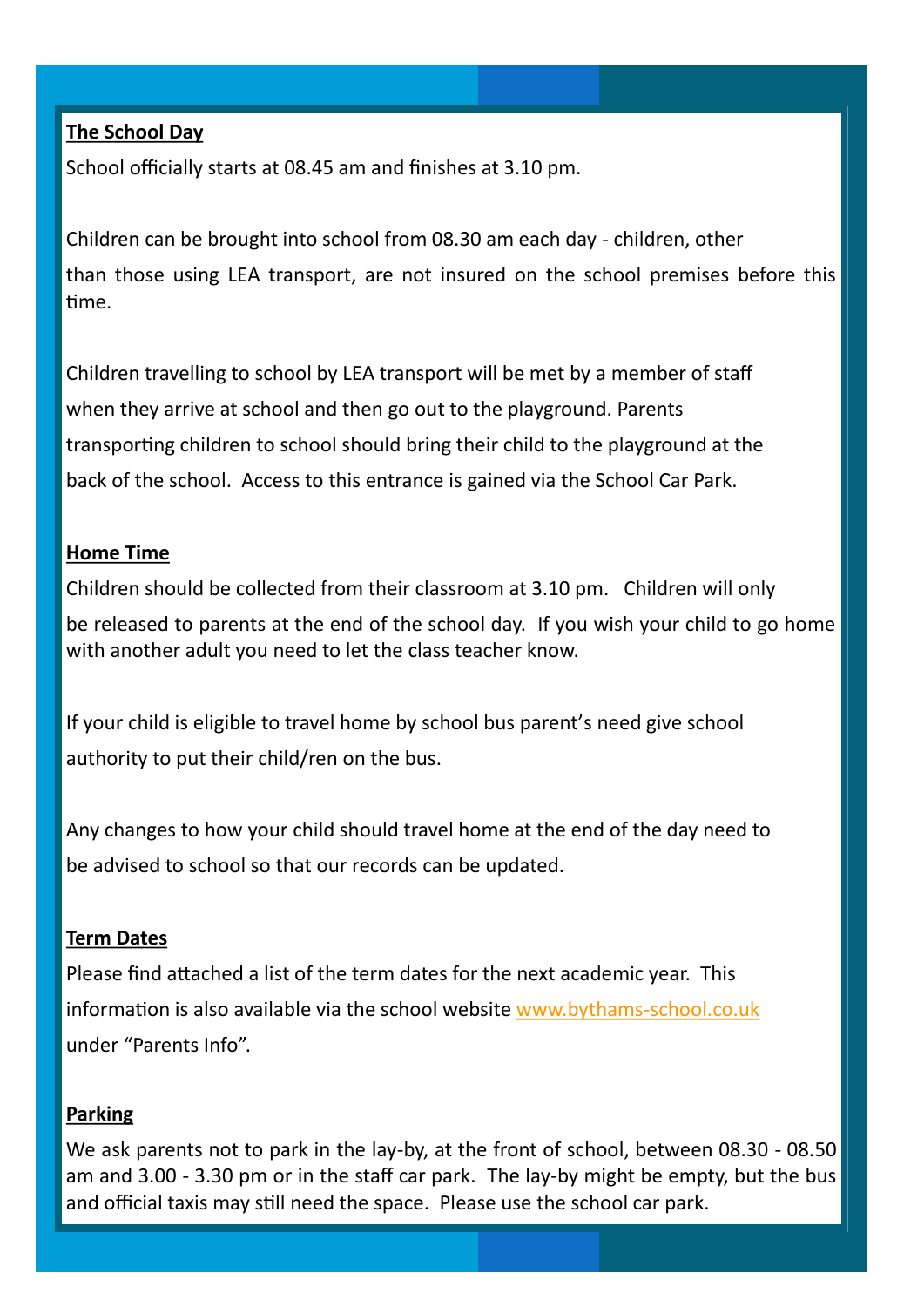### **Teacher/Parent Discussions**

If any issues arise that you have concerns about, please see Julia Miner in the School Office to arrange a mutually convenient appointment. There may be times when discussions need urgent attention, and we will do our best to accommodate you.

On top of this we hold Parent's Evenings in the Autumn Term and Spring Term and send reports home in Summer Term. Each appointment is for approximately 10 minutes to discuss your child's progress.

### **Reading/Literacy**

All children take part in a range of reading/literacy activities throughout the school every day, from class shared reading to group guided reading and daily phonics. As well as the teaching staff, we also have several experienced volunteers who come into school each week to support children with individual reading activities. Although each child cannot be heard individually each day, we try to ensure each child is heard individually at least once per week. This will gradually move over to more group/ guided reading activities according to the child's needs.

When children are ready, home-reading books are sent home. It is often better to re-read the same book over a few nights to ensure each word and intonation is accurate, rather than change books daily. We would like children to develop the desire to want to read rather than feeling it is a real chore.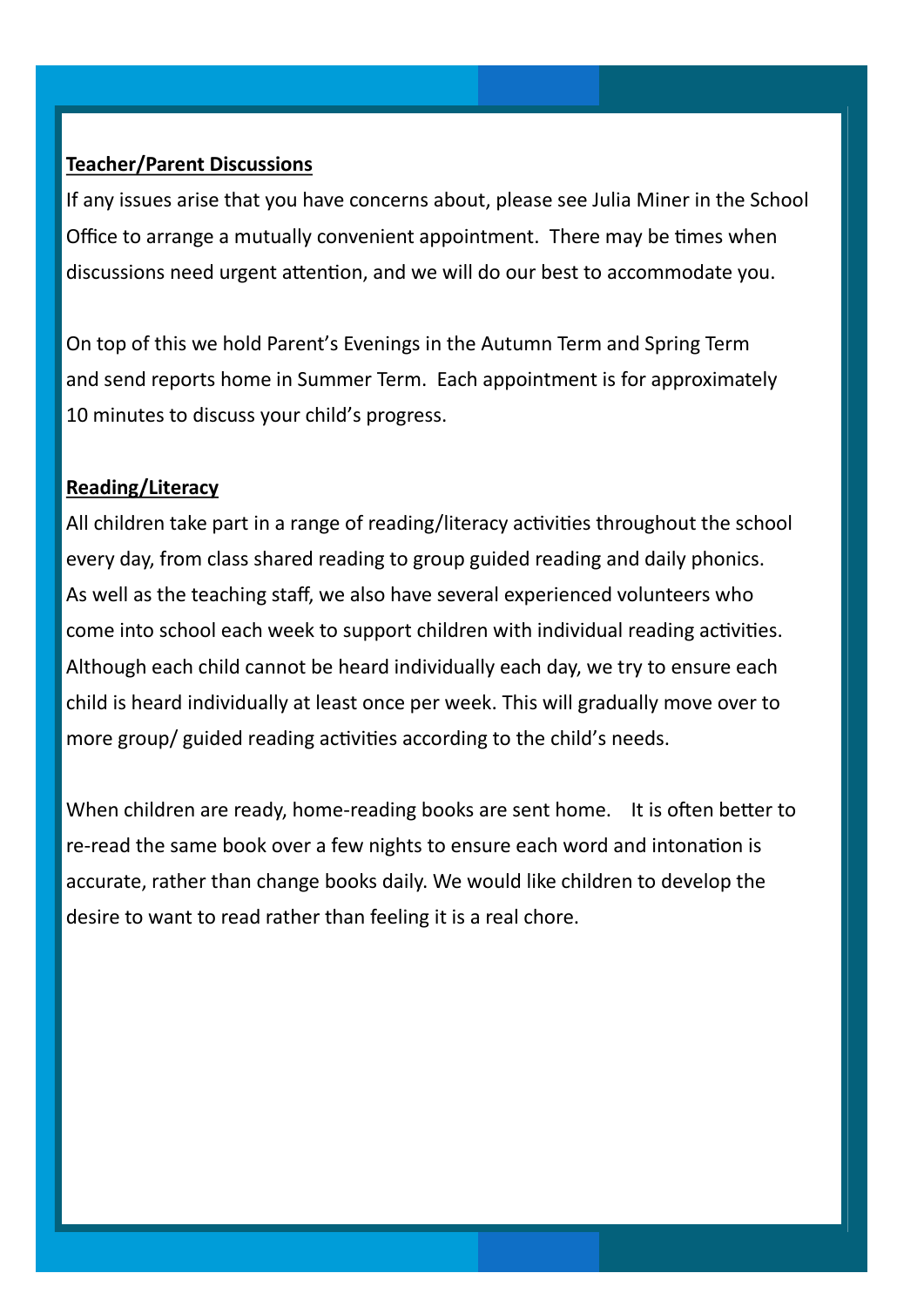### **Home/School Communication**

Letters, newsletters, forms and notices will be sent to you via email. Please find attached a letter regarding parentmail and a form for completion and return. Please ask your child to hand in any return slips/notes to their teacher or the school office.

We also use the website as a good way of keeping parents up to date, as well as sending out some communication via text.

The school website address is www.bythams-school.co.uk

### **Absence**

If your child is away due to illness please ring the school to let us know as soon as possible. The answer-phone is on 24 hours a day, 7 days a week. Please also inform us of any time off that your child may need to take in order to attend medical appointments.

Any un-notified absences will be recorded as unauthorised and will appear as such on your child's report.

### **Personal Belongings**

School cannot be held responsible for any personal belongings children may bring into school, and we ask that these are kept to a minimum, as children can get very upset if precious items get lost or broken.

Please ensure all uniform/personal items are clearly named as this really helps children to look after their own belongings.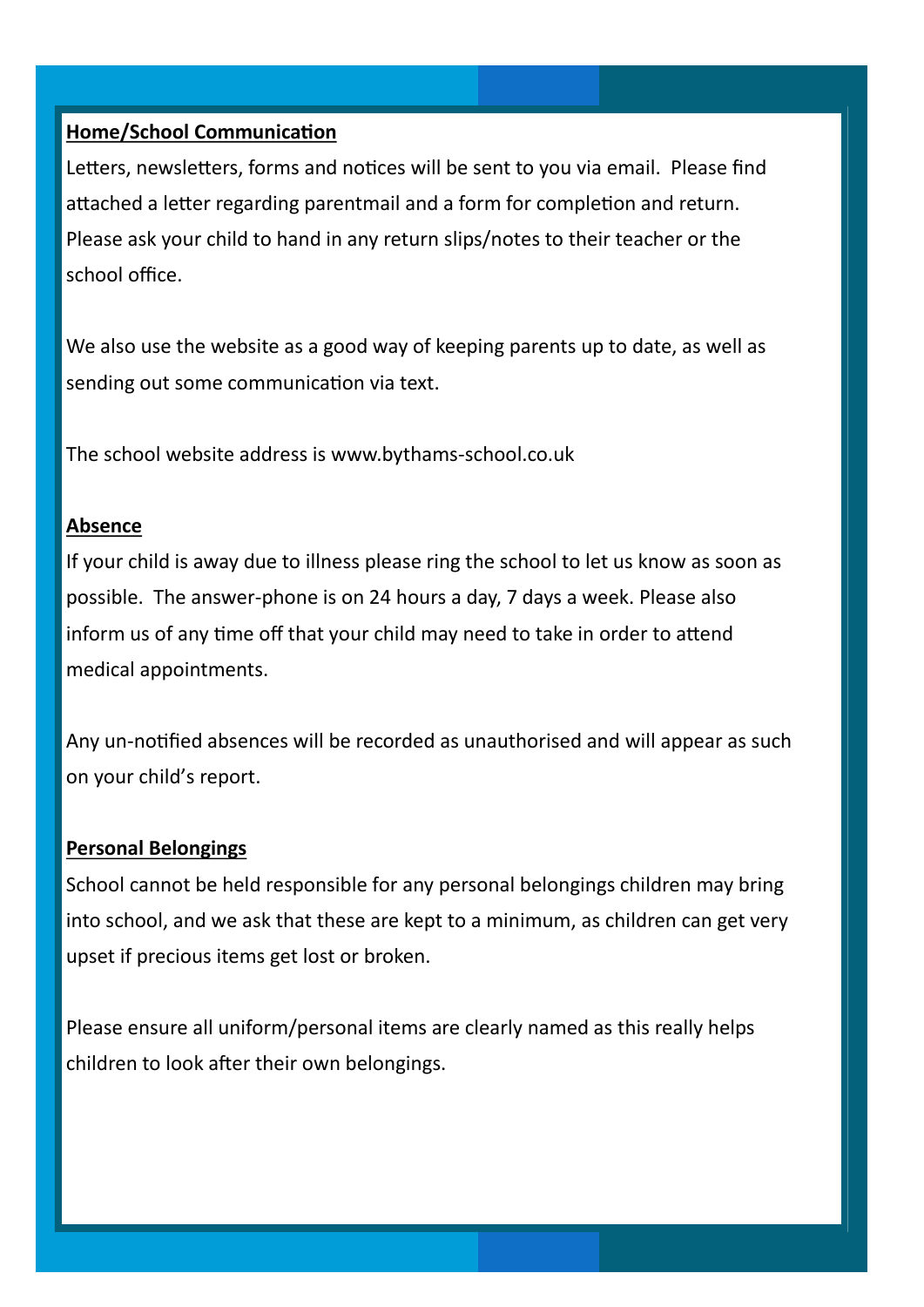### **School Uniform**

Please find attached a list of the required school uniform.

Andrew Hyde Ltd produce uniform with the Bythams School Logo on and parents can order items via the following website [www.ahyde.co.uk](http://www.ahyde.co.uk) or you can contact the company directly on 0113 289 3303, email: sales@ahyde.co.uk .

#### **School Meals**

### **Universal Free School Meals**

All children in Reception, Year 1 and Year 2 are entitled to a free school meal at lunchtime. Our hot school meals are provided by Ideal Ltd. For those children in Key Stage 2 (Yrs, 3, 4, 5 & 5) hot meals can be purchased from Ideal Ltd for at a cost of £2.30 per day.

Parents are responsible for ordering hot meals for their child via the Ideal Ltd website. Details of how to order meals are enclosed in this pack.

### **PE Kits**

PE Kits are kept in school and will be sent home at the end of every term to be washed and checked by parents. A PE kit list is attached.

PE is part of the National Curriculum, and unless they have a letter excusing them due to illness all children are expected to participate.

### **Milk, Fruit**

All children in Foundation, Year 1 and Year 2 are entitled to free fruit, which school organise.

Children under the age of 5 are entitled to free milk. At the Bythams we provide free milk for reception children throughout their first year at school.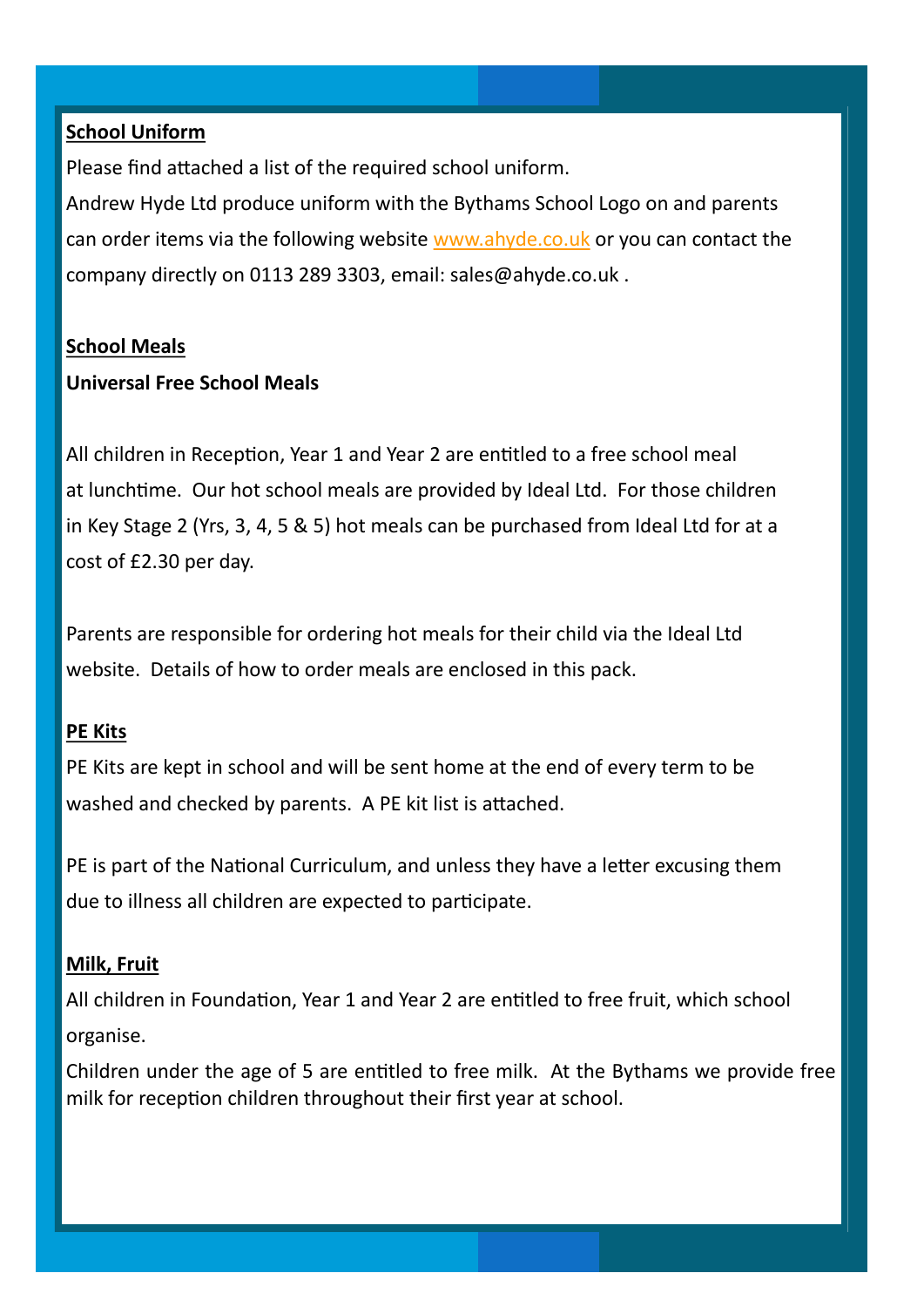### **Free School Transport**

The County Council will provide transport to the school within the designated transport area (DTA), or to a nearer school if the distance between the child's home address and the school is more than:

3218 metres (2 miles) for primary school children.

These distances are measured using the shortest available suitable walking route from the gate of the student's property to the nearest gate of the school.

Transport is only provided at each end of the school day. The type of transport can change during the period of entitlement for operational reasons but you will be told about this should it happen.

If you believe your child is eligible for Free School Transport you should apply online at [www.lincolnshire.gov.uk/parents/schools/school](http://www.lincolnshire.gov.uk/parents/schools/school-transport)-transport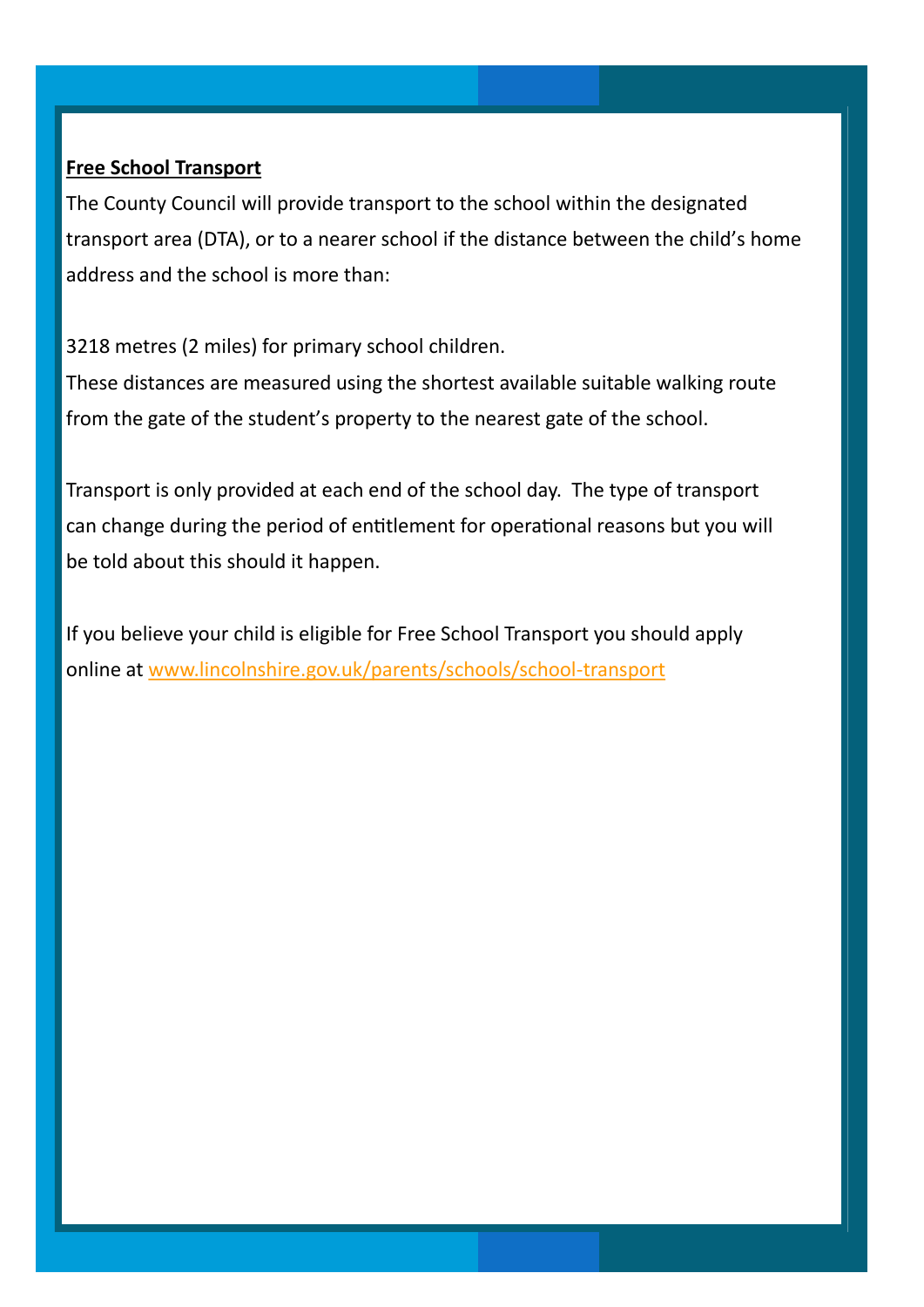### **School Clubs**

There are a variety of clubs throughout the week after school. Different clubs are for different age groups and the school advise parents of what clubs are running at the beginning of each term. Some clubs are chargeable. Below is a example of the clubs we hold throughout the year. Singing Start Art Fun Club

| Football  | <b>Netball</b>           | Cooking             |
|-----------|--------------------------|---------------------|
| Gardening | Tag Rugby                | <b>Kwik Cricket</b> |
| Dance     | <b>Outdoor Adventure</b> | <b>Basketball</b>   |

We are always looking for new ideas for clubs if you have an idea for a club you could run, please let us know!

### **FOBS**

Our PTA 'Friends of the Bythams School' (FOBS), are a valuable asset to our school as they raise much needed funds to help us enhance our children's education. They meet regularly and are always looking for new members to help raise funds and come up with new ideas. Please look out for the flyers detailing their next meeting.

### **Useful Information**

School Address: The Bythams Primary School Creeton Road Little Bytham Grantham Lincolnshire NG33 4PX

**Telephone:** 01780 410275 **Email:** [office@bythams.lincs.sch.uk](mailto:office@bythams.lincs.sch.uk)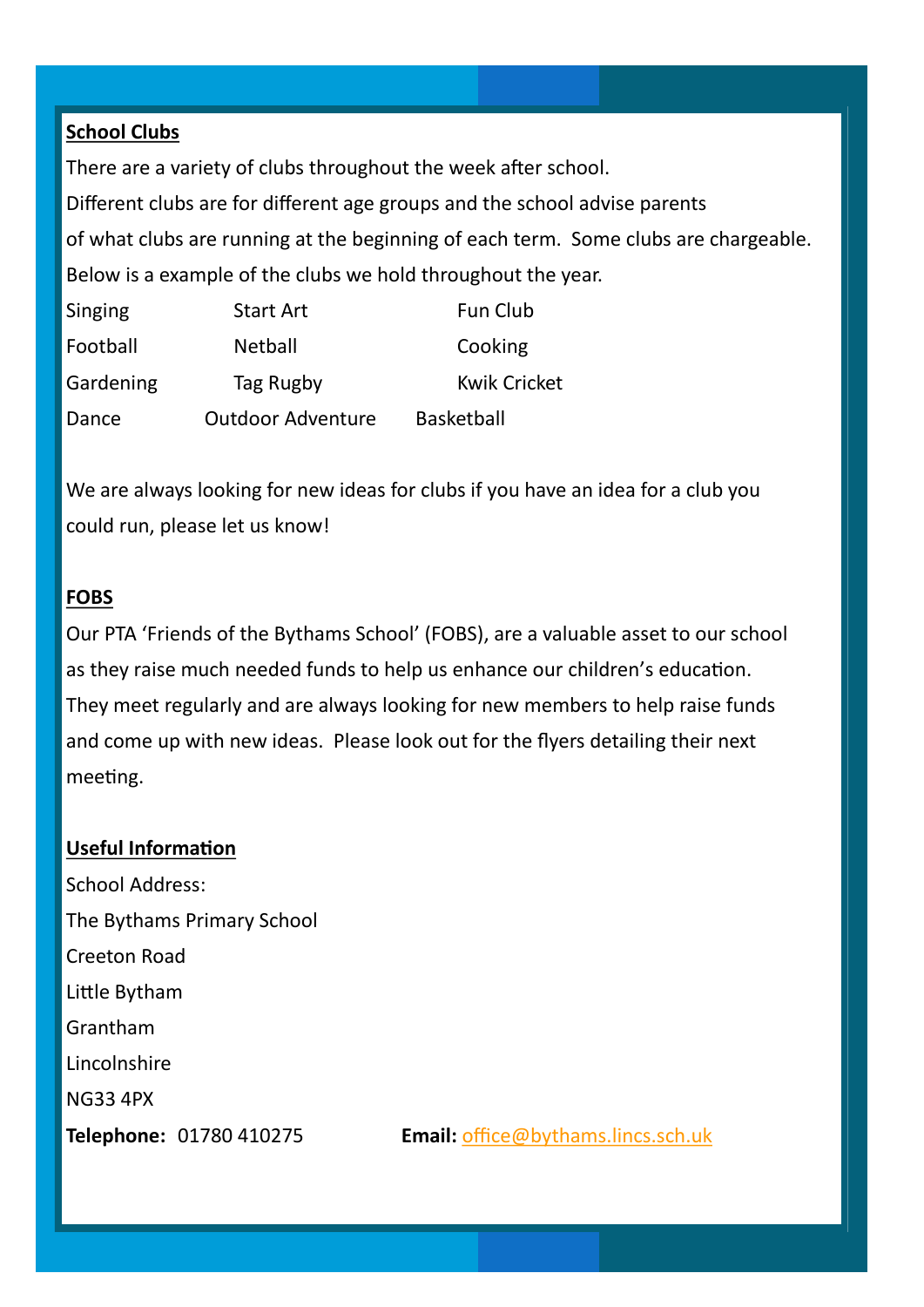

# Term Dates

# 2019 to 2020

# Term 1

Wednesday 4th September to Friday 18th October

# Term 2

Tuesday 29th October to Thursday 19th December

# Term 3

Monday 6th January Thursday 13th February

# Term 4

Monday 24th February to Thursday 2nd April

# Term 5

Monday 20th April to Friday 22nd May

### Term 6

Monday 1ST June to Tuesday 21st July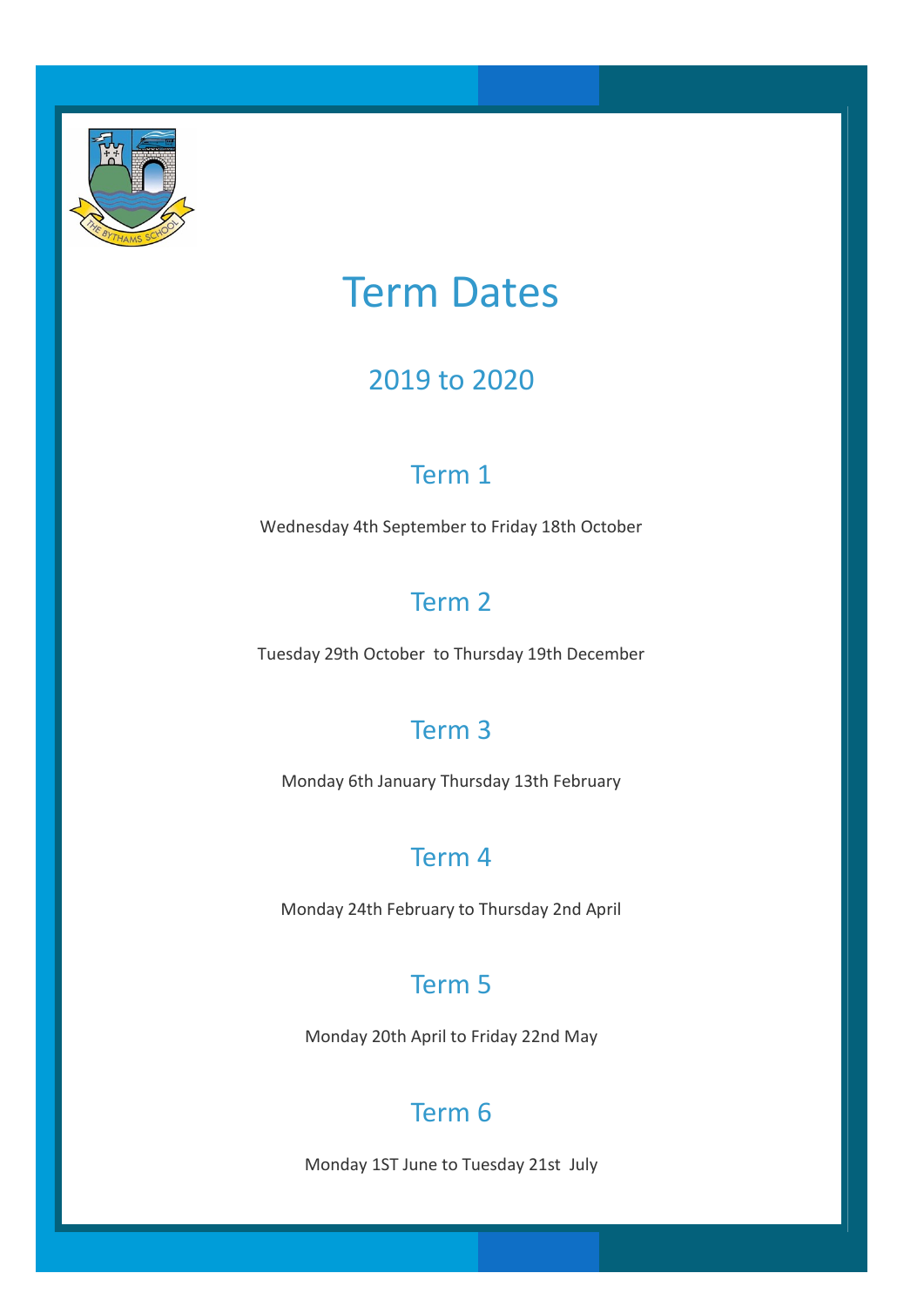

### **BYTHAMS PRIMARY SCHOOL – UNIFORM LIST**

### **Girls Uniform – Winter**

Grey Skirt, Pinafore or Trousers While Polo Shirt (with or without Bythams Logo) Royal Blue Sweatshirt or Royal Blue Cardigan (with Bythams Logo) Grey Tights Black Shoes

Some children also wear a Royal Blue Fleece (with Bythams Logo) over their Sweatshirt or Cardigan for warmth or during the summer months when a winter coat is not required.

### **Girls Uniform – Summer**

Blue Gingham Dress Royal Blue Sweatshirt or Royal Blue Cardigan with Bythams Logo White Socks Black Shoes

### **Boys Uniform – Winter**

Grey Trousers White Polo Shirt (with or without Bythams Logo) Royal Blue Sweatshirt (with Bythams Logo) Grey Socks Black Shoes

Some children also wear a Royal Blue Fleece (with Bythams Logo) over their Sweatshirt or Cardigan for warmth or during the summer months when a winter coat is not required.